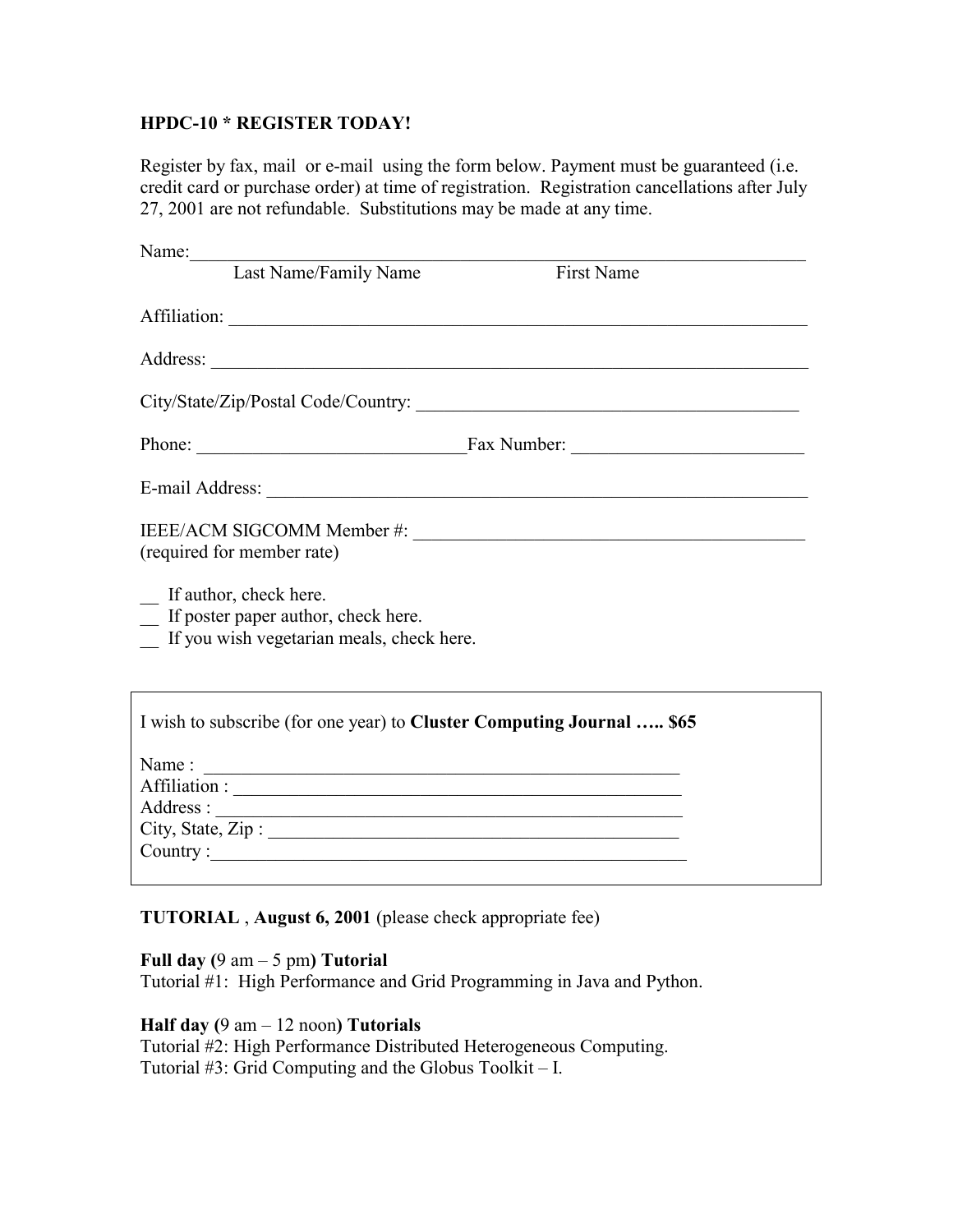#### **Half day (**1:30 pm – 5 pm**) Tutorials**

Tutorial #4: Grid Computing and the Globus Toolkit – II. Tutorial #5: High Performance Data Management with HDF5. Tutorial #6: Diagnosing Poor Wide-Area-Network Performance.

## **WORKSHOP TUTORIAL**

Active Middleware Services (http://www.ece.arizona.edu/~hpdc/AMS\_2001) The Third International Workshop on Active Middleware Services provides a unique forum for the presentation of new, network-based middleware technologies that harness the potential of emerging computer environments where processing power is increasingly distributed over heterogeneous resources including network, routers, disks, memory systems, embedded devices, etc.

# **TUTORIAL REGISTRATON**

| <b>Prior to Tuesday, July 20, 2001</b> |       |                 |       |
|----------------------------------------|-------|-----------------|-------|
| <b>Full Day</b>                        |       | <b>Half</b> Day |       |
| <b>Members</b>                         | \$325 | <b>Members</b>  | \$250 |
| Non-members                            | \$390 | Non-Members     | \$300 |

Active Middleware Services (AMS)  $$150$ 

| Late Registration (after July 20, 2001) and On-Site Registration |       |                 |       |
|------------------------------------------------------------------|-------|-----------------|-------|
| <b>Full Day</b>                                                  |       | <b>Half</b> Day |       |
| Members                                                          | \$390 | Member          | \$300 |
| Non-members                                                      | \$470 | Non-Member      | \$360 |

**SYMPOSIUM REGISTRATION - Fee includes admission to conference, proceedings,** 3 continental breakfasts, 2 lunches, Tuesday evening reception, Wednesday evening banquet cruise and refreshment breaks. Student Registration does not include the Wednesday evening banquet cruise.

I will \_\_\_\_\_ will not \_\_\_\_\_ attend the Wednesday evening harbor cruise/banquet**.** 

# **Prior to July 20, 2001**

| Members                          | \$425 |
|----------------------------------|-------|
| Non-members                      | \$525 |
| Full-time student                | \$250 |
| (does not include)               |       |
| <b>Wednesday Banquet Cruise)</b> |       |

#### **Late (After July 20, 2001) And On-Site Registration**

| Members                          | \$480 |
|----------------------------------|-------|
| Non-members                      | \$595 |
| Full-time student                | \$300 |
| (does not include)               |       |
| <b>Wednesday Banquet Cruise)</b> |       |